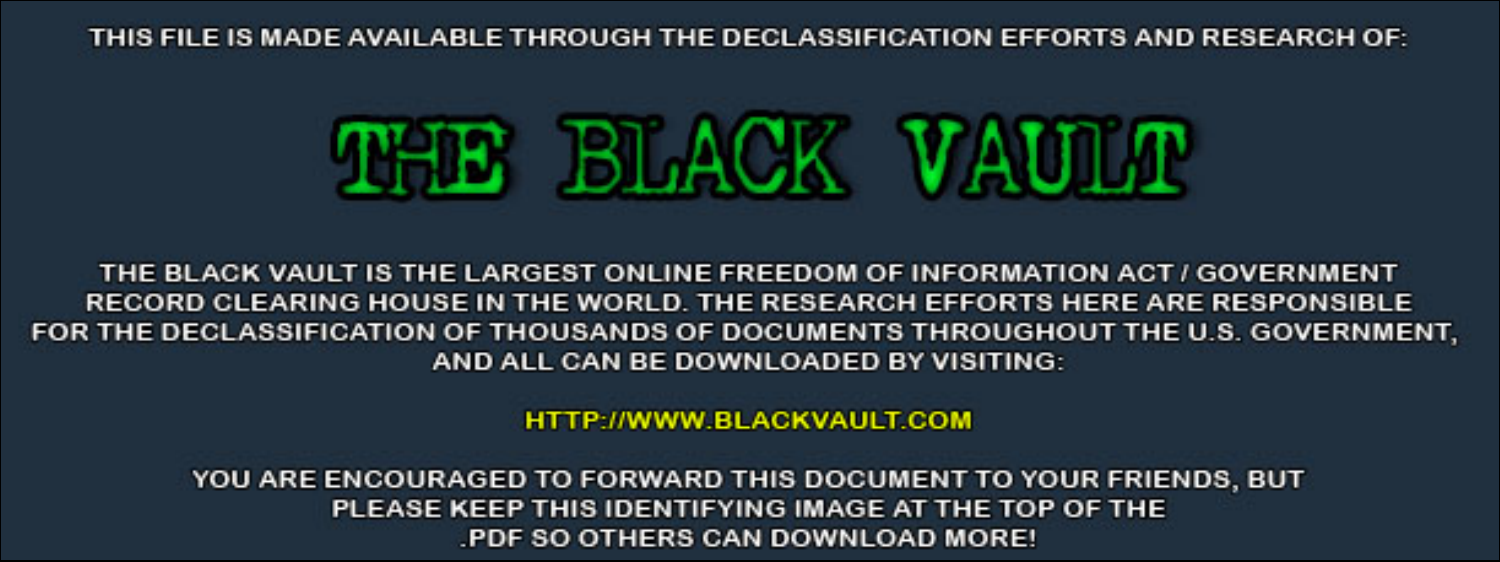DOCID: 3098946

# SECRET//COMINT//X1

Declassified and approved for release by NSA and CIA on 02-15-2007 pursuant to E.O. 12958, as amended MDR 51971

## (U) CRYPTOLOGIC ALMANAC

EO 1.4.(c)

**IS/SD The Longest Search:** 

The Story of the Twenty-one-Year Pursuit of the Soviet Deep Space Data Link. and How It Was Helped by the Search for Extraterrestrial Intelligence

-(S//SI) There is a long history in SIGINT collection of searching for particularly important signals - commonly referred to as "the most wanted." For most of these signals, the search lasted for a few years. This was because the target signals usually were associated with a well-defined event, such as a missile launch, and resources already existed in place or could be surged. Also, the search could be justified on national security grounds. But one signal defied collection for twenty-one years - the Soviet deep space probe broadband telemetry link that carried scientific and orbital video and radar imaging and mapping data. The search began in 1962 and eluded the best efforts of SIGINT collection specialists and signals analysts until 1983. If this search was not quite a Moby Dick-like obsession, it never entirely left the minds of those analysts who wanted the signal, either. The decades-long search encountered a number of obstacles that included failed Soviet deep space missions,

and skeptical intelligence and defense communities that questioned the point of it all.

<del>(S//SI)</del> Notice of this signal first appeared in 1962 with the launch of the first successful Servet interplanetary probe known as Mars 1. (Before 1962, seven probes had been launched towards Venus and Mars. However, only Venus 1 left earth orbit, and two weeks later radio contact was lost.) Eventually, the Mars 1 probe lost its attitude control, causing the high-gain antenna to lose earth-lock at a distance of 106 million miles. However, before this accident, the Soviets announced that the satellite would be communicating on four frequencies  $-163$ , 32, 8, and 5 centimeters (or approximately 183) MHz, 922 MHz, 3.7 GHz, and 5.7 GHz). With the announced telemetry channels identified, over the next fifteen years, with the help of intercept from sites such as the exact frequency and data types for the first three links were intercepted and identified. The first two were tagged as satellite control lunar telemetry and imaging channels. The third was reserved for experiments involving measurements of occultation (the passage of a celestial body between two others and the resulting observations) and was not used very often. But it was the fourth frequency, a channel evidently used for high-rate scientific or imaging data transmission that SIGINT collectors wanted, but could not find. Over the next decade, Soviet probes to Mars and Venus (Mars 5 in 1973 and Venera 9 and 10 in) 1975) successfully traveled to those planets and sent back high-quality pictures and scientific data. The Soviets had released the pictures and scientific information from these missions to the press. But the intelligence community remained unable to intercept the data transmissions from satellites.

(S//SI) The problem with intercepting the 5-centimeter broadband signal was a matter of timing and scale. Soviet mission control was located in the Crimea. Satellite transmissions were of short duration - only when the station in Crimea could "see" the satellite, though the Soviets could and did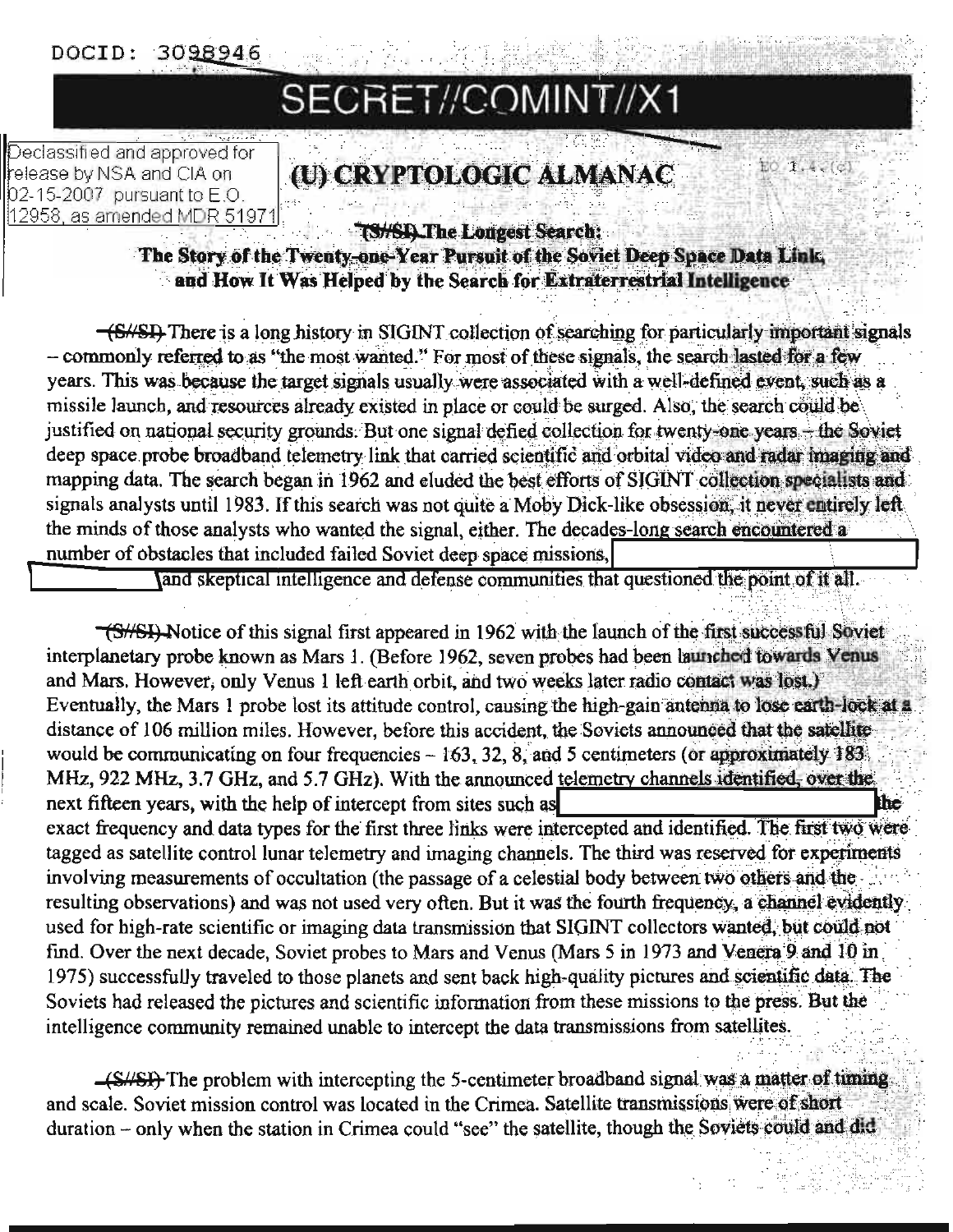### DOCID: 3098946

deploy space event support ships to augment their coverage. United States field stations were in the same predicament. They could intercept transmissions only during the same short window; the best sites were located along the same meridian as the Crimean site. The field station in **Louid intercent the** narrow-band transmissions, both uplink and downlink, but even it could not find the 5-centimeter signal, In 1975 the mission had withdrawn and, while the Venera 9 and 10 missions were en route to Venus, the sites in

ŔО.

 $1.4.(c)$  $1.4.$  (d)

 $\leftarrow$  Another part of the problem negating the intercept of the signal was uncertainty about the exact frequency of the wideband signal. The existence of the signal was not a case of disinformation; there was enough circumstantial evidence from the telemetry in the command links to suggest that scientific information and pictures were being taken. The problem was the immense frequency band that had to be searched - a band somewhere between a half to three-quarters of a Gigahertz: Also, because of distance, the signal from space would be extremely weak. To widen the search bandwidth to find it would let in too much background noise and could bury the desired signal. A narrower search band would preclude ever covering the entire possible frequency range.

(S) Other agencies attempted to discover the frequency, or at least narrow the range.

Paris in 1968 and at Los Angeles in 1977, the Soviets displayed full-scale replicas of satellites used to photograph the Moon and Venus.

Also, some Western astronomers who were aware of the search for the missing data signal discreetly queried their Soviet colleagues about the Soviet data link. One was told that it was 5.9 GHz.

(S/ST) In June 1983 the Soviets launched two new probes to Venus - Venera 15 and 16. The intended mission of both satellites was radar mapping of the surface of Venus - a project that the United States was planning for 1988.

(U) The SETI project had begun in the 1970s as part of the search for radio signals from space that might come from other habitable planets. The program had many critics from all quarters. One year it received the Golden Fleece Award from Senator William Proxmire (D-WI), who was famous for skewering government programs that appeared to waste money. Despite hoots of derision and funding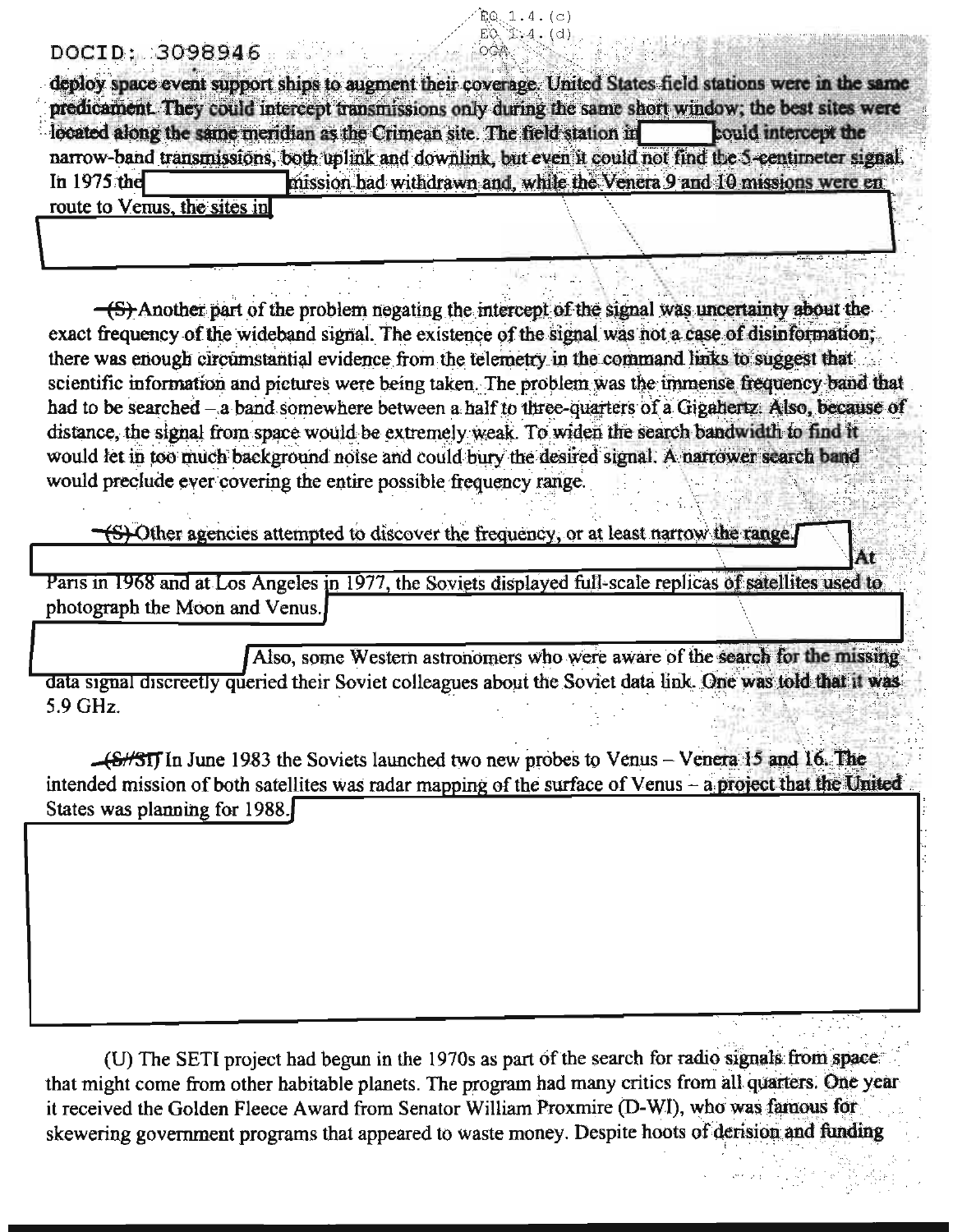#### $EO$  1.4. $(c)$  $-150.1.44(d)$

### DOCID: 3098946

cuts, SETI remained. Along the way, the scientists in the project had developed some specialized equipment and routines for searching the heavens and the electromagnetic spectrum for signs of intelligent life. One product of this research was the specialized RFI van. At the time of the 1983 Soviet Venus mission it was located at the Goldstone, California, deep space tracking station managed for NASA by the Jet Propulsion Laboratory. It was there for SETT research and to monitor the weak signals from U.S. deep space probes like the Voyager series.

[(U/FOUO) Robert J. Hanyok, Center for Cryptologic History, 972-2893s, rihanyo]